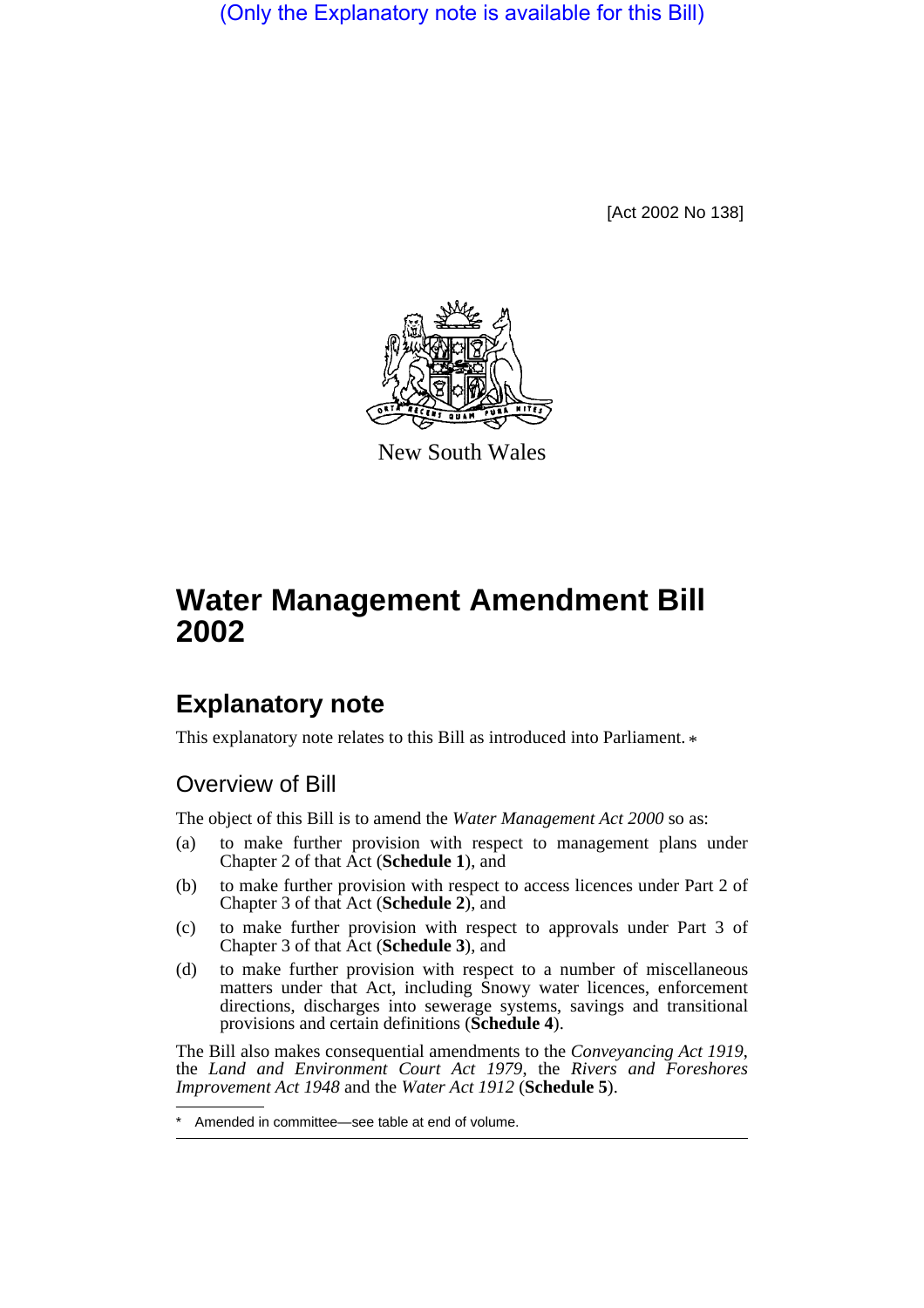Explanatory note

# Outline of provisions

**Clause 1** specifies the name (also called the short title) of the proposed Act.

**Clause 2** provides for the commencement of the proposed Act on a day or days to be appointed by proclamation.

**Clause 3** is a formal provision giving effect to the Schedules of amendments to the *Water Management Act 2000*.

**Clause 4** is a formal provision giving effect to the Schedule of amendments to the *Conveyancing Act 1919*, the *Land and Environment Court Act 1979*, the *Rivers and Foreshores Improvement Act 1948* and the *Water Act 1912*.

### **Schedule 1 Amendment of Water Management Act 2000 in relation to management plans**

### **Matters for consideration in management plans**

Section 18 requires a management committee to have regard to socio-economic impacts when formulating a management plan. **Schedule 1 [1]** amends section 18 to enable regard to be had also to activities occurring beyond the area or water source concerned.

### **Access licence dealing rules**

Section 20 requires a management plan to establish "transfer rules" for the area to which it relates. These rules govern the way in which an application for approval for the transfer of an access licence is to be dealt with. Proposed section  $20(1)$  (d) (as inserted by **Schedule 1 [6]**) will require a management plan to establish "access licence dealing rules" to regulate all of the various dealings contemplated by proposed sections 71A to 71J (as inserted by proposed **Schedule 2 [20]).** In the same way as the current transfer rules must comply with higher transfer principles, so also will the proposed access licence dealing rules be required to comply with higher access licence dealing principles.

### **Minor, consequential and ancillary matters**

Schedule 1 also contains a number of other amendments of a minor, consequential or ancillary nature.

### **Schedule 2 Amendment of Water Management Act 2000 in relation to access licences**

### **Differential introduction of new regime**

It is proposed that the transition from the existing regime under the *Water Act 1912* to the new regime under the *Water Management Act 2000* in relation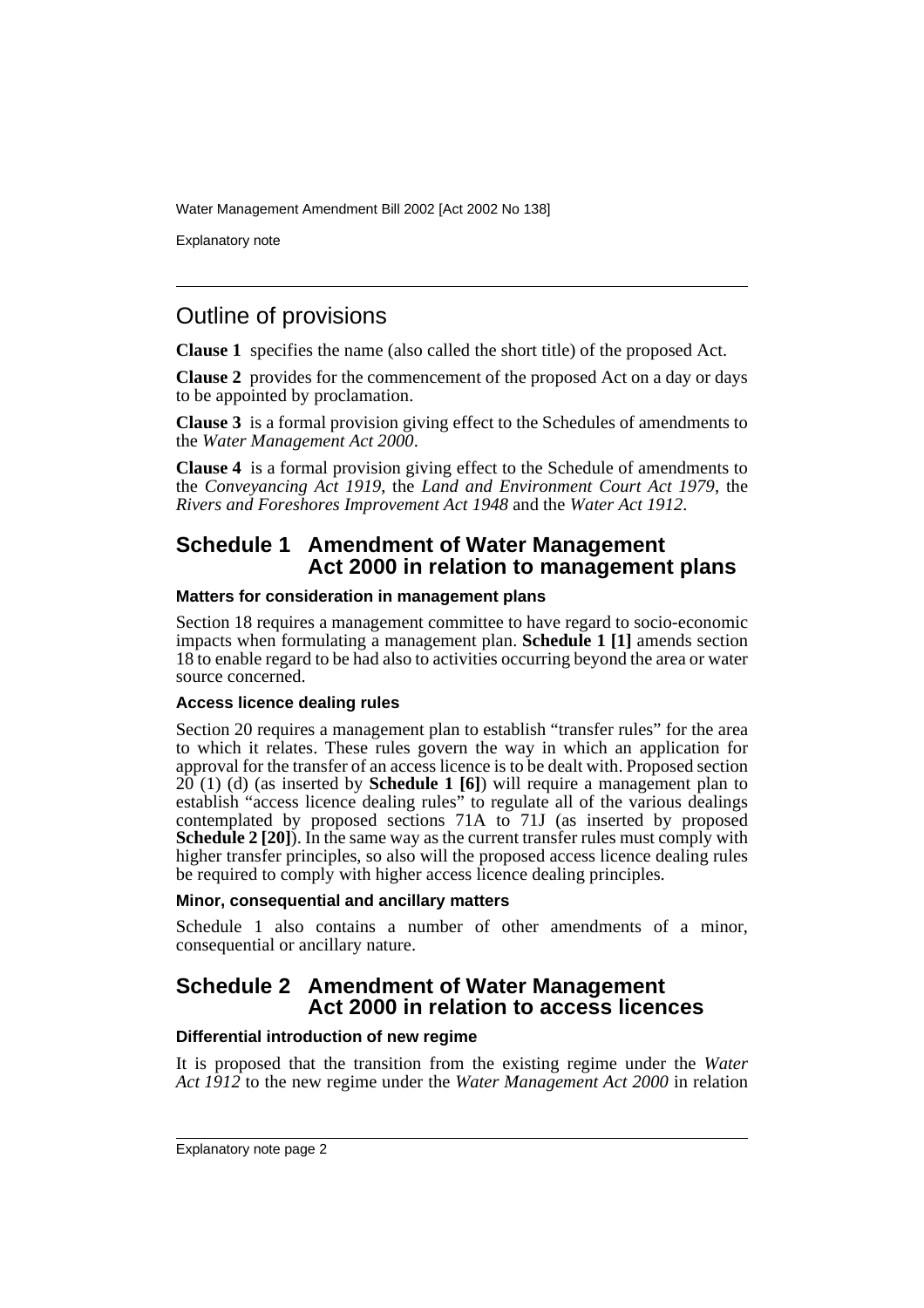Explanatory note

to access licences will take place at different times for different parts of the State, different water sources and different categories of access licence. This is achieved by proposed section 55A (as inserted by **Schedule 2 [1]**) in conjunction with complementary provisions in the *Water Act 1912* (as inserted by **Schedule 5.4**).

### **Form and content of access licences**

**Schedule 2 [9]** amends section 63 so as to make it clear what provisions must be included in an access licence to describe its share and extraction components. It also allows an access licence to be issued with zero share and zero extraction components, and provides that an access licence that is held by two or more persons is held by them as tenants in common in equal shares unless they have specified otherwise in the application for the licence.

### **Priorities between access licences**

Section 58 establishes the relative priorities between different categories of access licence. **Schedule 2 [4]** amends section 58 so that the new priorities will be as follows: local water utility, major utility and domestic and stock access licences to have first priority, regulated river (high security) access licences to have second priority, other licences (apart from supplementary water access licences) to have third priority and supplementary water access licences to have the lowest priority.

### **Dealings with access licences**

Three kinds of dealing (transfers of access licences, transfers of water allocations and interstate transfers of access licences) are currently provided for in sections 72 to 74. **Schedule 2 [20]** omits those sections and replaces them with new sections 71A to 71L, as follows:

- (a) proposed section 71A (equivalent to current section 72) provides for the transfer of an access licence from one person to another,
- (b) proposed section 71B provides for the conversion of an access licence from one category (such as a regulated river (high security) access licence) to another (such as a regulated river (general security) access licence),
- (c) proposed section 71C provides for subdivision and consolidation of access licences,
- (d) proposed section 71D provides for the assignment of rights under an access licence, even to the extent of reducing the share and extraction components of an access licence to zero,
- (e) proposed section 71E provides for the cancellation and re-issue of an access licence so as to vary the water management area or water source to which its share component relates,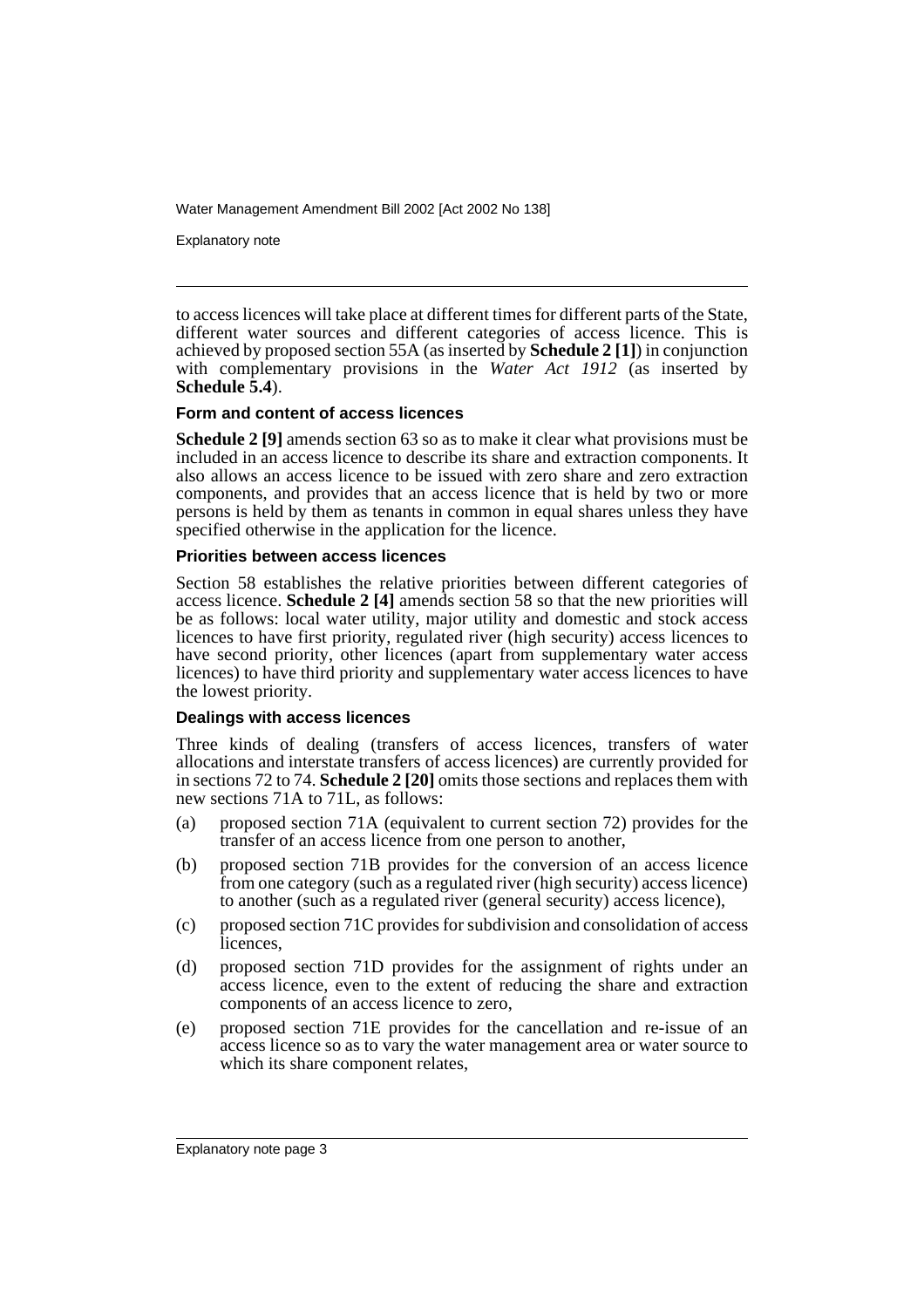Explanatory note

- (f) proposed section 71F provides for the amendment of the extraction component of an access licence so as to vary the times, rates or circumstances in which, or the areas or locations from which, water may be taken under the licence,
- (g) proposed section 71G (equivalent to current section 73) provides for the assignment of water allocations from one access licence to another,
- (h) proposed section 71H (equivalent to current section 74) provides for the granting or revocation of access licences to give effect to a transfer of access licences pursuant to an interstate agreement,
- (i) proposed section 71I provides for the crediting and debiting of water allocations to an access licence to give effect to an interstate agreement,
- (j) proposed section 71J provides for the amendment of an access licence so as to nominate a water supply work, or group of water supply works, as a work or group of works by which water allocations under the licence may be taken, relevant to amendments proposed to be made to section 341, and so as to withdraw such a nomination,
- (k) proposed section 71K requires an application for a dealing referred to above:
	- (i) to be dealt with in accordance with the water management principles (established by section 5), the relevant access licence dealing rules (to be established under section 20, as amended by **Schedule 1 [5] and [8]**) and the access licence dealing principles (to be established under proposed section 71L), and
	- (ii) to have the consent of each co-holder of the access licence or licences concerned and (except for applications under proposed section 71G or 71I) of each other person having a registered interest in the licence or licences concerned,
- (l) proposed section 71L provides for the establishment of access licence dealing principles to regulate the formulation of access licence dealing rules, to regulate or prohibit dealings referred to above and to establish conversion ratios applicable to the share components of access licences following such a dealing.

### **Separation of share and extraction components of access licences**

Section 56 currently contemplates that separate access licences may in some cases be issued for the share and extraction components of an access licence. **Schedule 2 [2]** repeals the provisions that enable this to occur.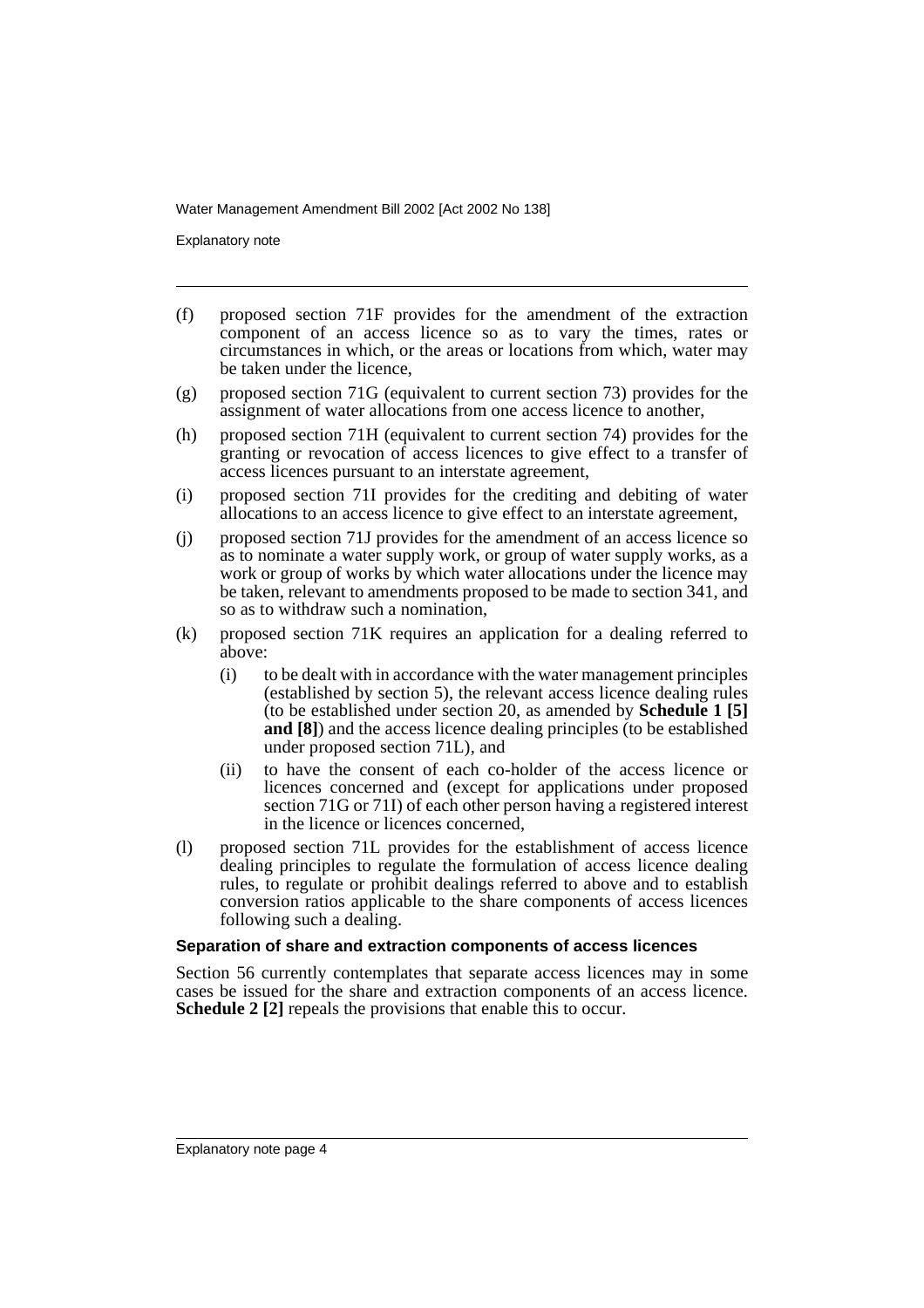Explanatory note

### **Registration of interests in access licences**

The registration of access licences, including third party interests in access licences, is currently dealt with by section 83. **Schedule 2 [25]** repeals this section and replaces it with new sections, as follows:

- (a) proposed section 83 provides for a register of access licences to be kept, in which various dealings and actions under the Act are to be recorded,
- (b) proposed section 83A provides that an access licence is to be taken to be personal property, where proprietary interests that are registered in the General Register of Deeds (kept under Part 23 of the *Conveyancing Act 1919*) have priority over unregistered and later registered interests and have effect despite the provisions of the *Corporations Act 2001* of the Commonwealth.

### **Transitional provisions for existing entitlements**

**Schedule 2 [36]** amends clause 9 of Schedule 9 so as:

- (a) to ensure that co-holders of an existing entitlement will hold an access licence arising from the entitlement as tenants in common in equal shares unless they have previously notified the Minister to the contrary, and
- (b) to ensure that such an access licence is to include any mandatory conditions required by any relevant management plan to be included in the licence.

**Schedule 2 [38]** inserts new clauses into Schedule 9, as follows:

- (a) proposed clause 9A sets out a procedure for enabling persons holding interests in existing entitlements, or in land the subject of existing entitlements, to register those interests in the General Register of Deeds and retain their current priorities,
- (b) proposed clause 9B enables the Minister to convert the share components of an access licence arising from an existing entitlement from a volumetric to a proportional basis, and to apply uniform extraction components over similar kinds of access licences arising under such entitlements,
- (c) proposed clause 9C enables the regulations to create supplementary water access licences for certain persons who have previously benefited from directions under section 20AA of the *Water Act 1912* or who have previously held additional licences under section 18 (2) of that Act.

#### **Minor, consequential and ancillary matters**

**Schedule 2** also contains a number of other amendments of a minor, consequential or ancillary nature, including a substituted definition of *water source* in the Dictionary.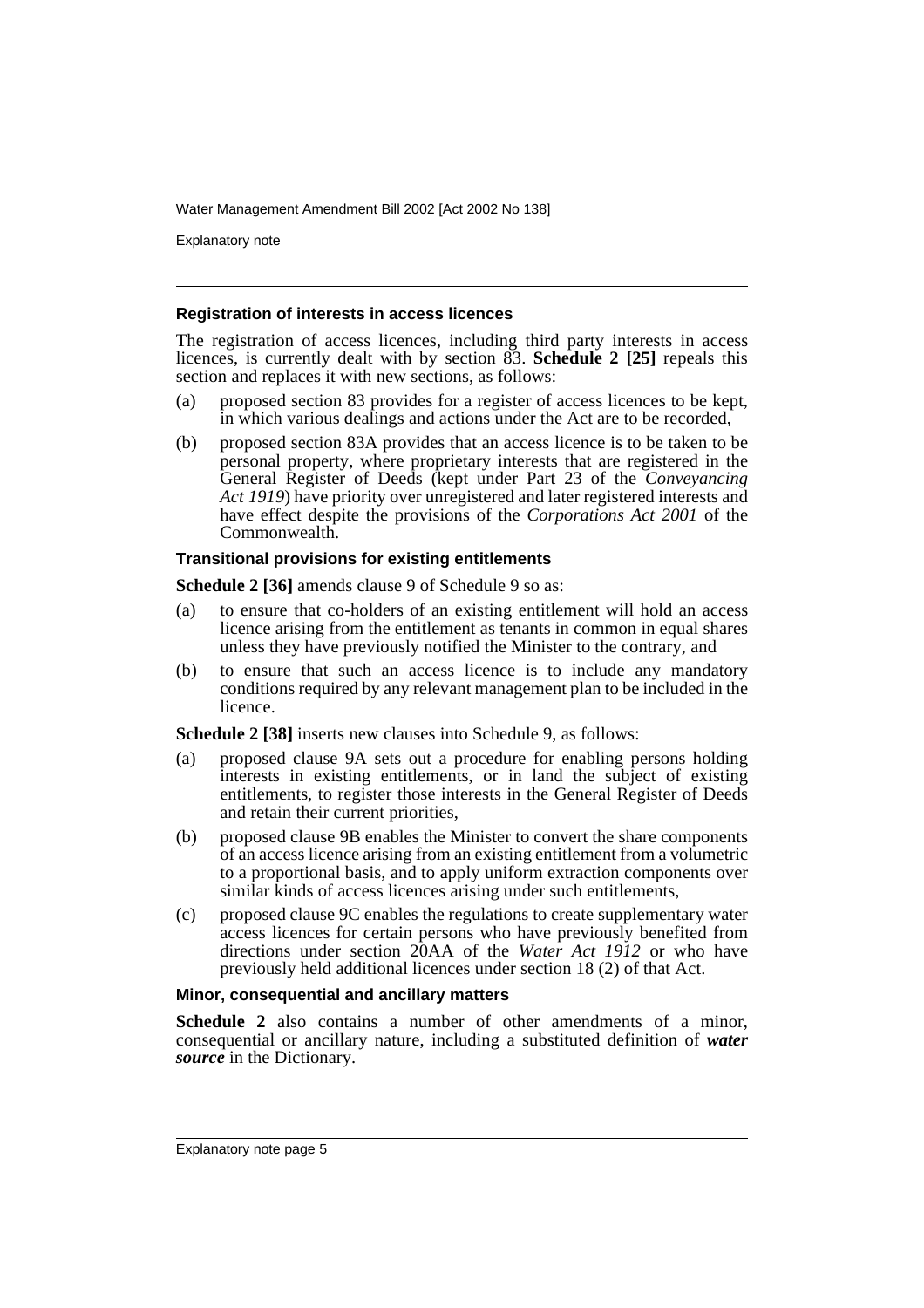Explanatory note

### **Schedule 3 Amendment of Water Management Act 2000 in relation to approvals**

### **Differential introduction of new regime**

It is proposed that the transition from the existing regime under the *Water Act 1912* to the new regime under the *Water Management Act 2000* in relation to approvals will take place at different times for different parts of the State and different types or kinds of approval.This is achieved by proposed section 88A (as inserted by **Schedule 3 [1]**) in conjunction with complementary provisions in the *Rivers and Foreshores Improvement Act 1948* (as inserted by **Schedule 5.3**) and the *Water Act 1912* (as inserted by **Schedule 5.4**).

### **Grounds of refusal of certain applications**

**Schedule 3 [5]** amends section 97 so as to allow an approval for a work to be granted without the applicant having to own the land, or an easement over the land, on which the work is to be situated so long as the applicant is legally entitled to construct and use the work on that land.

### **Joint schemes**

**Schedule 3 [7]** substitutes section 101 so as to extend that section to all water management works the subject of a joint scheme, not just water supply works, and so as to allow the statutory conditions to which an approval for a work the subject of a joint scheme to include conditions agreed to by the various landholders affected by the scheme.

### **Minor, consequential and ancillary matters**

**Schedule 3** also contains a number of other amendments of a minor, consequential or ancillary nature, including amended definitions of *construct*, *drainage work*, *flood work*, *use* and *water supply work* in the Dictionary.

### **Schedule 4 Amendment of Water Management Act 2000 in relation to other matters**

#### **Snowy water licences**

**Schedule 4 [28]** amends section 372 so as to require the Ministerial Corporation to exercise its function of issuing a Snowy water licence under Part 5 of the *Snowy Hydro Corporatisation Act 1997* consistently with the terms of the *Snowy Water Inquiry Outcomes Implementation Deed* entered into by the Commonwealth, New South Wales and Victoria on 3 June 2002.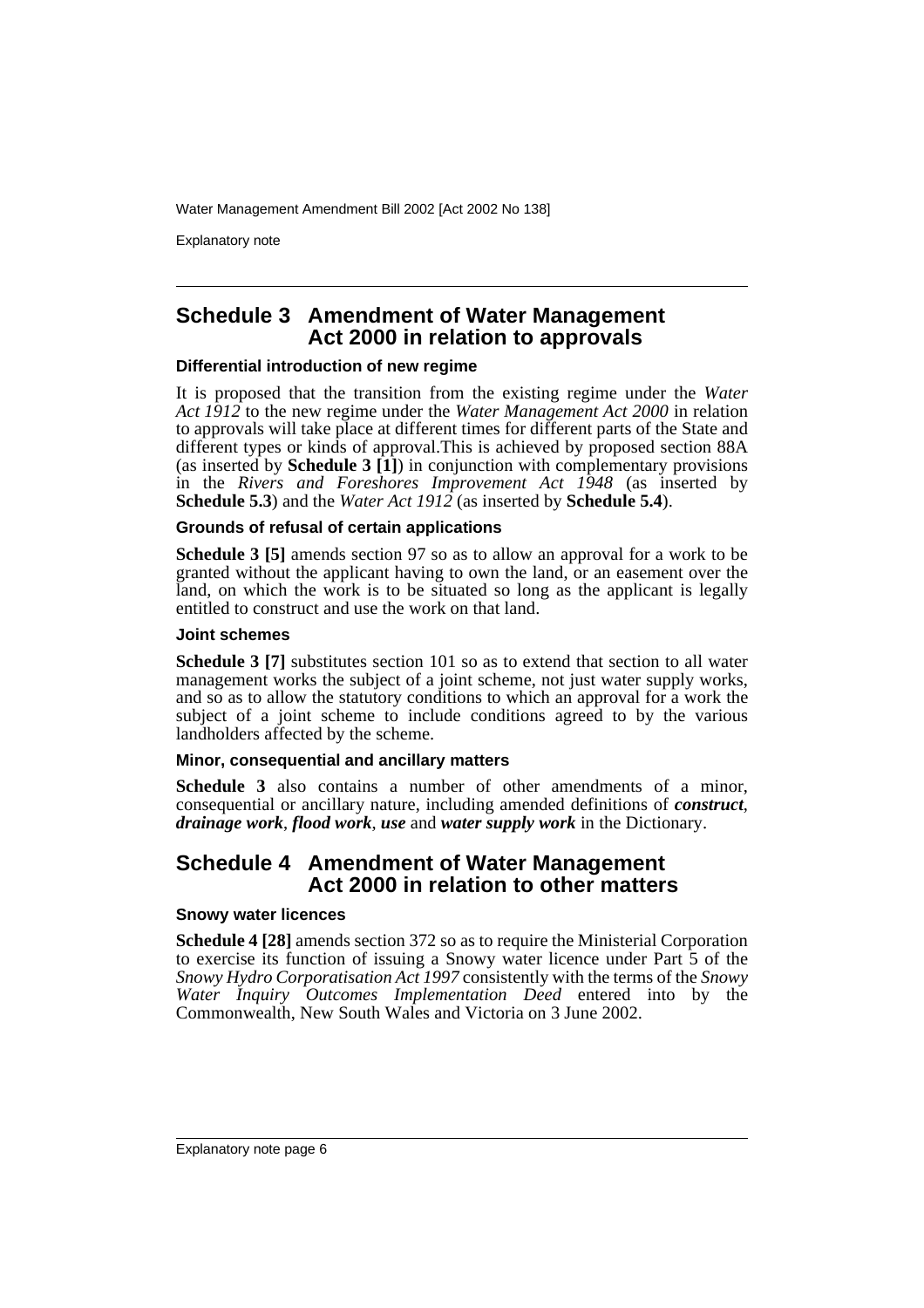Explanatory note

### **Enforcement directions**

**Schedule 4 [17]** inserts proposed section 336A which provides that directions under Part 1 of Chapter  $\overline{7}$  (being directions in relation to enforcement of the Act) may be given not only with respect to water management works generally but also to water management works as defined in Part 2 of Chapter 6 (being works that include water supply works and sewage works to which that Part applies).

### **Discharges into sewerage systems**

**Schedule 4 [9]** amends section 310 to ensure that a water supply authority can impose fees and charges with respect to discharges into its sewerage system.

**Schedule 4 [15]** amends section 322 to ensure that regulations may be made with respect to all discharges into a water supply authority's sewerage system, not just discharges of trade waste as is currently the case.

### **Minor, consequential and ancillary matters**

**Schedule 4** also contains a number of other amendments of a minor, consequential or ancillary nature, including:

- (a) a provision that will allow the savings and transitional provisions set out in Schedule 9 to be over-ridden by regulations, and
- (b) a number of new definitions in section 283 (relevant to the interpretation of the water supply authority provisions in Part 2 of Chapter 6), and
- (c) the amendment, substitution, insertion or repeal of definitions of *drainage work*, *estuary*, *lake*, *river*, *sewage work*, *statutory body* and *waterfront land*.

# **Schedule 5 Amendment of other Acts**

### **Conveyancing Act 1919 No 6**

**Schedule 5.1** amends sections 184C and 184G as a consequence of the proposed insertion of section 83A into the *Water Management Act 2000*.

### **Land and Environment Court Act 1979 No 204**

**Schedule 5.2** amends section 20 so as to enable appeals to be made to the Land and Environment Court under sections 335 and 336 of the *Water Management Act 2000*.

### **Rivers and Foreshores Improvement Act 1948 No 20**

**Schedule 5.3 [1]** inserts section 22M to reflect the differential introduction of Part 3 of Chapter 3 of the *Water Management Act 2000* to be effected under proposed section 88A of that Act.